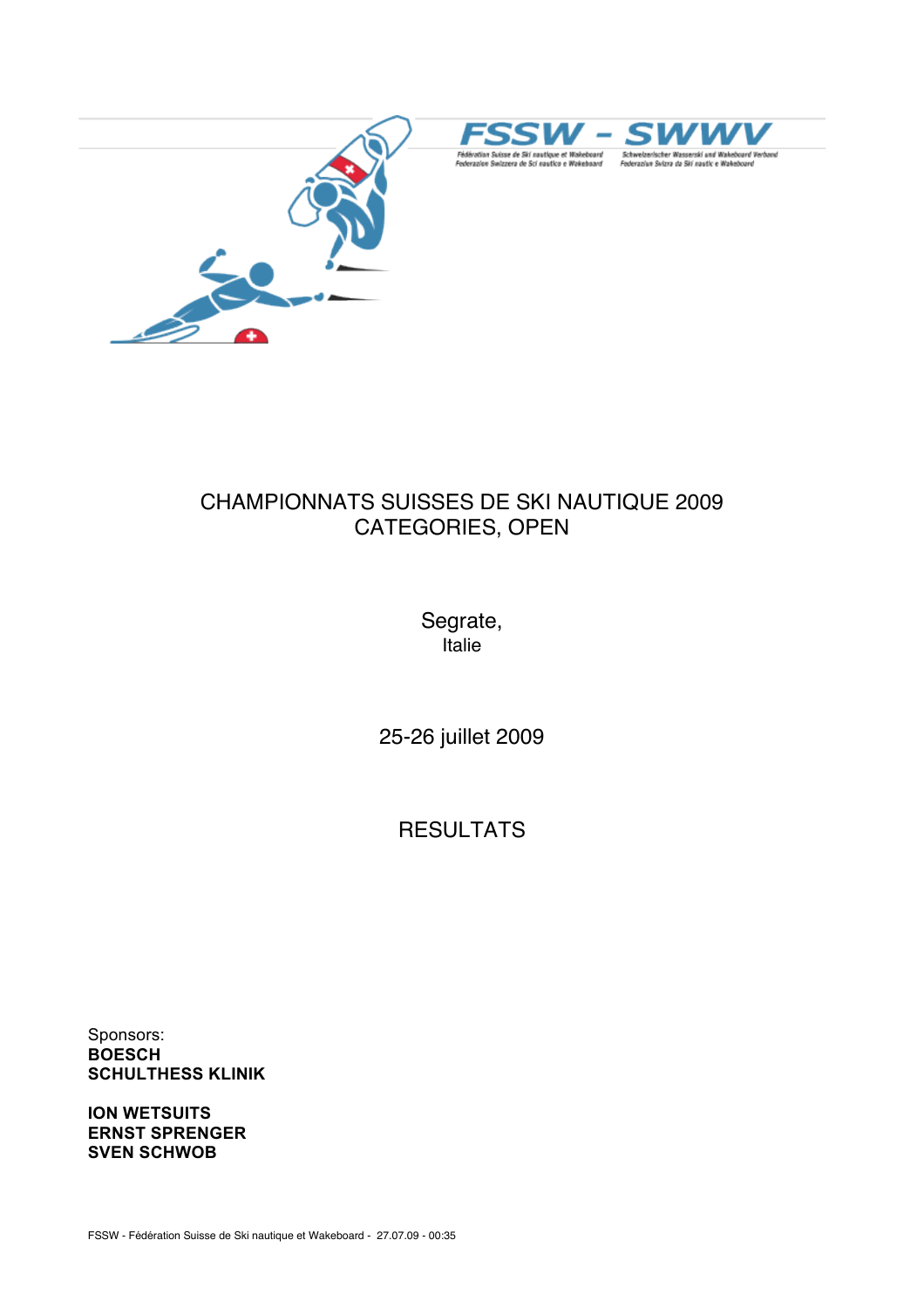#### **Open Ladies Slalom Results** Homologation: Ranking List

|    | rioniologation. Ranising List |                        |            |                   |               |               |         |
|----|-------------------------------|------------------------|------------|-------------------|---------------|---------------|---------|
|    | Bib                           | Name                   | Club       | Categ.            | Round 1       | Final         | Overall |
|    |                               | Cornaz Sandrine        | <b>MON</b> | Ope F             | 3.50/55/13.00 | 2.25/55/12.00 | 852.74  |
| 2  |                               | Jaquier Valerie        | <b>JOU</b> | Ope F             | 3.50/55/13.00 | 2.50/55/13.00 | 787.67  |
| 3  |                               | Collot Emilie          | <b>VER</b> | $-21$ F           | 5.00/55/16.00 | 3.00/55/14.25 | 698.63  |
| 4  |                               | Durisch Karin          | <b>SNG</b> | Se <sub>1</sub> F | 2.00/55/16.00 | 2.00/55/14.25 | 684.93  |
| 5  |                               | Werder Ruth            | <b>WAL</b> | Se3 F             | 3.00/55/16.00 | 3.00/55/16.00 | 616.44  |
| 6  |                               | Cornaz Natalia         | <b>MON</b> | $-21$ F           | 2.50/55/16.00 | 1.00/55/16.00 | 609.59  |
| 7  |                               | Hökfelt Zoé            | <b>SNG</b> | -17 F             | 2.50/55/16.00 |               | 609.59  |
| 8  |                               | Paturel Alizée         | <b>EUR</b> | $-14$ F           | 4.00/55/18.25 |               | 547.95  |
| 9  |                               | <b>Geuther Aline</b>   | <b>SNG</b> | $-14$ F           | 1.50/55/18.25 |               | 513.70  |
| 10 |                               | Cogne Tatiana          | <b>SNG</b> | -14 F             | 0.50/52       |               | 417.81  |
| 11 |                               | <b>Gollner Martina</b> | <b>WAL</b> | $-14$ F           | 0.50/49       |               | 335.62  |
| 12 |                               | Gollner Andrea Maria   | WAL        | -17 F             | 3.00/34       |               |         |
| 12 |                               | <b>Ritter Bente</b>    | <b>SNG</b> | $-17F$            | 3.00/34       |               |         |
|    |                               |                        |            |                   |               |               |         |

# **Open Men Slalom Results**

|    | <b>Bib</b><br>Name   | Club        | Categ. | Round 1             | Final         | Overall |
|----|----------------------|-------------|--------|---------------------|---------------|---------|
|    | <b>Halt Frederic</b> | <b>EUR</b>  | Ope M  | 1.50/58/10.25       | 5.00/58/10.75 | 981.48  |
| 2  | Stadlbaur Benjamin   | <b>SNG</b>  | -17 M  | 3.00/58/11.25       | 1.50/58/11.25 | 862.50  |
| 3  | Collot Jeremie       | <b>VER</b>  |        | Ope M 1.00/58/10.75 | 3.00/58/12.00 | 901.23  |
| 4  | Lambrigger Loris     | <b>CHAM</b> |        | Ope M 3.50/58/12.00 | 2.50/58/12.00 | 783.95  |
| 5  | Durisch Yannis       | <b>SNG</b>  |        | Ope M 3.00/58/12.00 | 4.00/58/13.00 | 777.78  |
| 6  | Dyorak Dan           | <b>WCZ</b>  |        | Ope M 1.00/58/13.00 | 2.00/58/14.25 | 679.01  |
| 7  | Cogne Dimitri        | <b>SNG</b>  | -21 M  | 5.00/58/16.00       |               | 587.50  |
| 8  | Zeder Mathieu        | <b>SNG</b>  | -17 M  | 1.50/58/16.00       |               | 543.75  |
| 9  | Camoletti Alexandre  | <b>SNG</b>  |        | Ope M 0.50/58/16.00 |               | 524.69  |
| 10 | Fanti Yann           | <b>SNG</b>  | -17 M  | 4.50/58/18.25       |               | 506.25  |
| 11 | Giacometti Sébastien | <b>SNG</b>  | Ope M  | 0.50/37             |               |         |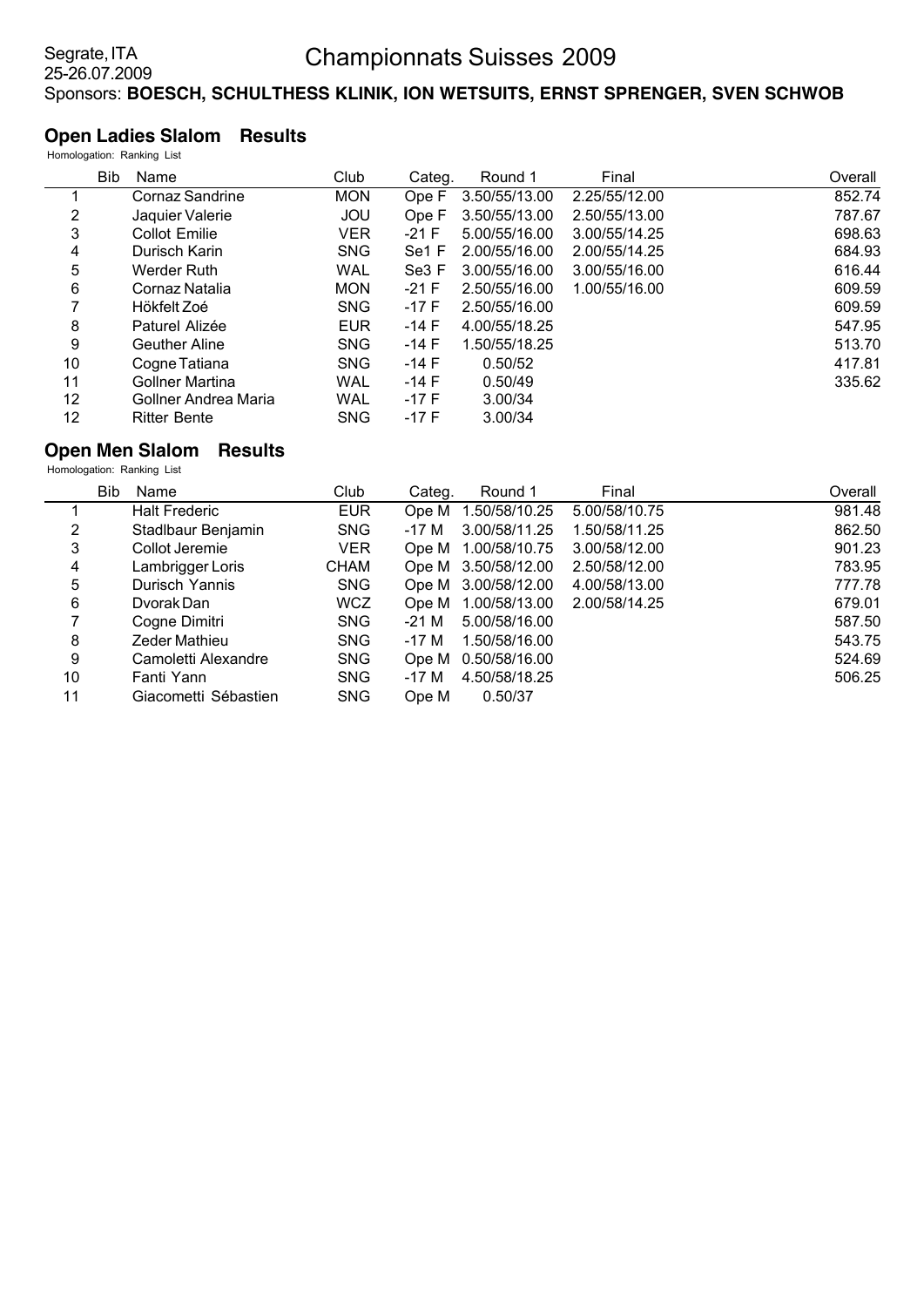#### **Under 14 Boys Slalom Results**

Homologation: Ranking List

|   | Bib | Name              | Club       | Categ. | Round 1       | Round 2       | Overall |
|---|-----|-------------------|------------|--------|---------------|---------------|---------|
|   |     | Hökfelt Zaccarias | <b>SNG</b> | -14 M  | 1.50/55/13.00 | 1.50/55/13.00 | 760.27  |
| 2 |     | Stadlbaur Vincent | <b>SNG</b> | -14 M  | 2.25/55/16.00 | 1.00/55/14.25 | 671.23  |
| 3 |     | Borika Elia       | <b>SNG</b> | -14 M  | 2.50/55/16.00 | 4.00/55/16.00 | 630.14  |
| 4 |     | Linder Fabian     | MBT        | -14 M  | 0.50/34       | 4.50/49       | 390.41  |

### **Under 14 Girls Slalom Results**

Homologation: Ranking List

|   | Bib | Name                   | Club       | Cateɑ. | Round 1       | Round 2       | Overall |
|---|-----|------------------------|------------|--------|---------------|---------------|---------|
|   |     | <b>Geuther Aline</b>   | <b>SNG</b> | -14 F  | 1.50/55/18.25 | 2.50/55/16.00 | 609.59  |
| 2 |     | Cogne Tatiana          | SNG        | -14 F  | 0.50/52       | 2.00/55/16.00 | 602.74  |
| 3 |     | Paturel Alizée         | EUR        | -14 F  | 4.00/55/18.25 | 1.00/55/16.00 | 589.04  |
| 4 |     | <b>Gollner Martina</b> | <b>WAL</b> | -14 F  | 0.50/49       | 0.50/34       | 335.62  |

### **Under 17 Boys Slalom Results**

Homologation: Ranking List

|   | Bib<br>Name        | Club       | Cateɑ. | Round 1                     | Round 2       | ⊃verall |
|---|--------------------|------------|--------|-----------------------------|---------------|---------|
|   | Stadlbaur Benjamin | SNG        |        | -17 M 3.00/58/11.25         | 1.50/58/11.25 | 862.50  |
|   | Fanti Yann         | <b>SNG</b> | -17 M  | 4.50/58/18.25 2.00/58/16.00 |               | 550.00  |
| 3 | Zeder Mathieu      | SNG        | -17 M  |                             |               | 543.75  |

### **Under 17 Girls Slalom Results**

Homologation: Ranking List

|   | Bib | Name                 | Club       | Cateɑ.  | Round 1       | Round 2       | Dverall |
|---|-----|----------------------|------------|---------|---------------|---------------|---------|
|   |     | Hökfelt Zoé          | SNG        | -17 F   | 2.50/55/16.00 | 3.50/55/18.25 | 609.59  |
| っ |     | Gollner Andrea Maria | <b>WAL</b> | $-17$ F | 3.00/34       | 4.50/52       | 472.60  |
|   |     | <b>Ritter Bente</b>  | <b>SNG</b> | -17 F   | 3.00/34       | 2.00/49       | 356.16  |

#### **Under 21 Men Slalom Results**

Homologation: Ranking List

| Bib | Name                    | Club | Cated      | Round        | $\sim$ Round $\sim$ | Overall |
|-----|-------------------------|------|------------|--------------|---------------------|---------|
|     | . .<br>Coane<br>Dimitri | SNG  | M<br>$-21$ | .00/58/16.00 | .00/58/18.25        | 587.50  |

## **Under 21 Ladies Slalom Results**

Homologation: Ranking List

|   | <b>Bib</b> | <b>Name</b>    | Club       | Cateɑ. | Round 1       | Round 2       | Dverall |
|---|------------|----------------|------------|--------|---------------|---------------|---------|
|   |            | Collot Emilie  | VER        | -21 F  | 5.00/55/16.00 | 3.00/55/14.25 | 698.63  |
| - |            | Cornaz Natalia | <b>MON</b> | -21 F  | 2.50/55/16.00 | 1.00/55/16.00 | 609.59  |

#### **Open Slalom Round 2 Results**

| Bib<br>Name          | Club | Cateɑ.<br>Round 2   | ⊃verall |
|----------------------|------|---------------------|---------|
| Giacometti Sébastien | SNG. | Ope M 2.00/58/12.00 | 765.43  |
| Camoletti Alexandre  | SNG  | Ope M 1.50/58/14.25 | 611.11  |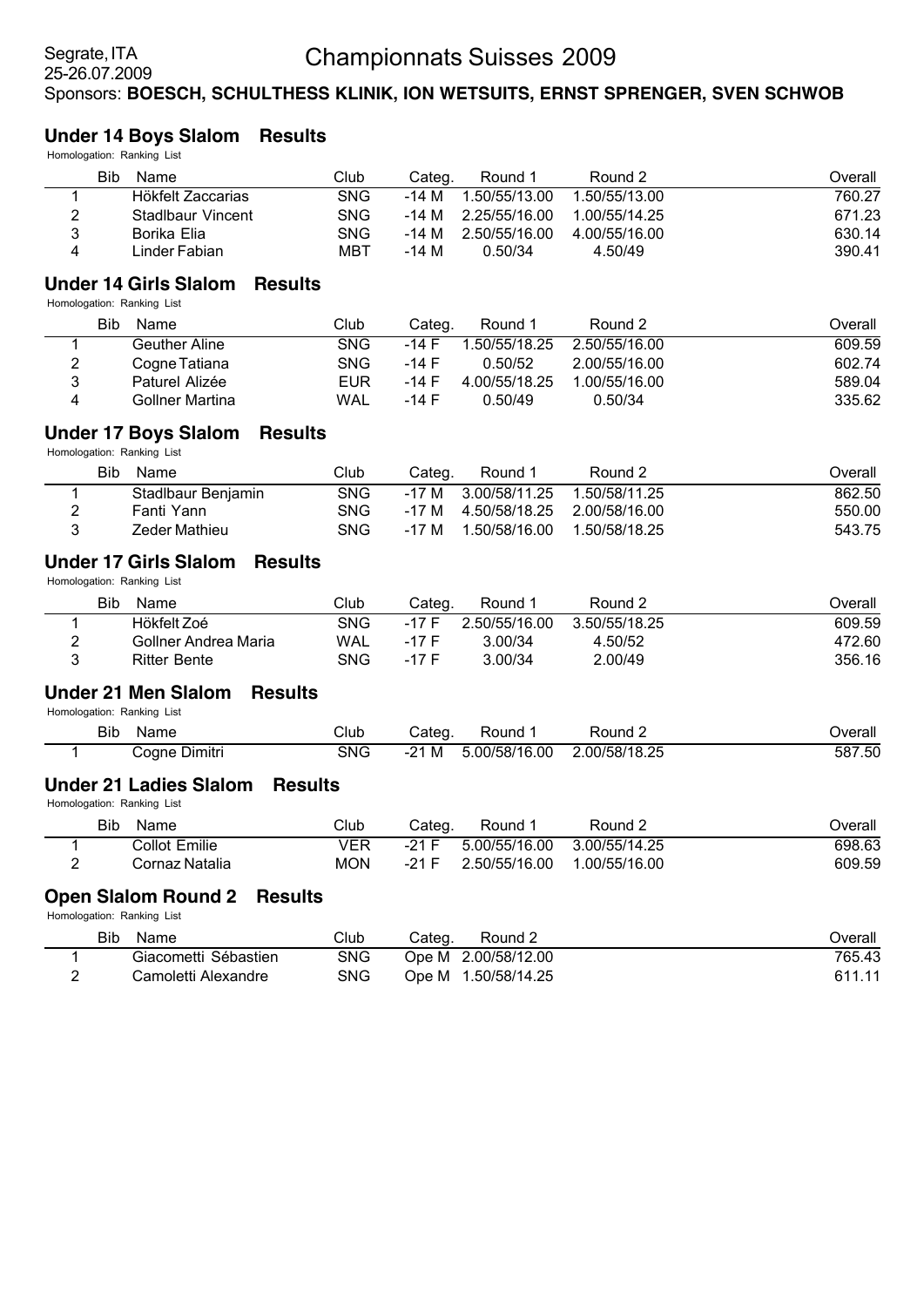#### **Seniors Ladies Slalom Results**

Homologation: Ranking List

| Bib<br>Name        | Club      | Cateɑ.            | Round 1       | Round 2 | Final         | Overall |
|--------------------|-----------|-------------------|---------------|---------|---------------|---------|
| Durisch Karin      | SNG       | Se <sub>1</sub> F | 2.00/55/16.00 |         | 2.00/55/14.25 | 684.93  |
| Werder Ruth        | WAL       | Se3 F             | 3.00/55/16.00 |         | 3.00/55/16.00 | 616.44  |
| Saniore Man Slalom | - Reculte |                   |               |         |               |         |

#### **Seniors Men Slalom Results**

Homologation: Ranking List

|    | Bib<br>Name           | Club        | Categ.            | Round 1             | Round 2       | Final         | Overall |
|----|-----------------------|-------------|-------------------|---------------------|---------------|---------------|---------|
|    | Aerne Christophe      | <b>WAL</b>  | Se2 M             | 3.00/55/11.25       |               | 5.00/55/12.00 | 945.21  |
| 2  | Kurer Bernard         | <b>SNCL</b> |                   | Se2 M 2.00/55/12.00 |               | 4.00/55/12.00 | 876.71  |
| 3  | <b>Sprenger Ernst</b> | WAL         |                   | Se3 M 2.00/55/12.00 |               | 2.00/55/12.00 | 849.32  |
| 4  | Magnin Jean-Paul      | <b>SNCL</b> |                   | Se3 M 0.50/55/12.00 |               | 1.00/55/12.00 | 835.62  |
| 5  | Linder Peter          | MBT         |                   | Se1 M 2.50/55/13.00 |               | 2.00/55/13.00 | 773.97  |
| 6  | Garzetti Nadir        | <b>WAL</b>  | Se2 M             | 4.00/55/13.00       |               | 5.00/55/14.25 | 794.52  |
| 7  | Seyfried Xavier       | <b>SNG</b>  | Se1 M             | 1.00/55/13.00       | 1.50/55/13.00 |               | 760.27  |
| 8  | Arlitt Jost           | <b>ZUR</b>  | Se <sub>2</sub> M | 5.00/34             | 1.00/55/16.00 |               | 589.04  |
| 9  | Dvorak Jiri           | <b>WCZ</b>  | Se3 M             | 1.00/55/16.00       | 2.00/55/18.25 |               | 589.04  |
| 10 | Serruya lian          | <b>WCZ</b>  | Se1 M             | 5.50/52             | 2.00/55/18.25 |               | 520.55  |
| 11 | Züger Herbert         | WAL         | Se <sub>2</sub> M | 1.50/34             | 2.50/34       |               |         |
| 12 | Jenny Daniel          | <b>ZUR</b>  | Se2 M             | 4.50/55/18.25       | 2.00/34       |               | 554.79  |

#### **Senior 1 Men Slalom Results**

Homologation: Ranking List

|               | Bib<br>Name     | Club       | Cateɑ.            | Round 1             | Round 2       | Final         | つverall |
|---------------|-----------------|------------|-------------------|---------------------|---------------|---------------|---------|
|               | Linder Peter    | мвт        |                   | Se1 M 2.50/55/13.00 |               | 2.00/55/13.00 | 773.97  |
| $\mathcal{P}$ | Sevfried Xavier | <b>SNG</b> |                   | Se1 M 1.00/55/13.00 | 1.50/55/13.00 |               | 760.27  |
|               | Serruva lian    | WCZ        | Se <sub>1</sub> M | 5.50/52             | 2.00/55/18.25 |               | 520.55  |

### **Senior 1 Ladies Slalom Results**

Homologation: Ranking List

| Bib | Name             | Club | Cateɑ | Round        | Round | ∙ınal                | ⊃verall |
|-----|------------------|------|-------|--------------|-------|----------------------|---------|
|     | Karin<br>⊃urısch | SNG  | se"   | .00/55/16.00 |       | 1 つに<br>.00/55/14.25 | 684.93  |

### **Senior 2 Men Slalom Results**

Homologation: Ranking List

|   | Bib<br>Name      | Club        | Categ.            | Round 1             | Round 2       | Final         | Overall |
|---|------------------|-------------|-------------------|---------------------|---------------|---------------|---------|
|   | Aerne Christophe | <b>WAL</b>  |                   | Se2 M 3.00/55/11.25 |               | 5.00/55/12.00 | 945.21  |
| 2 | Kurer Bernard    | <b>SNCL</b> |                   | Se2 M 2.00/55/12.00 |               | 4.00/55/12.00 | 876.71  |
| 3 | Garzetti Nadir   | <b>WAL</b>  | Se2 M             | 4.00/55/13.00       |               | 5.00/55/14.25 | 794.52  |
| 4 | Arlitt Jost      | <b>ZUR</b>  | Se2 M             | 5.00/34             | 1.00/55/16.00 |               | 589.04  |
| 5 | Züger Herbert    | WAL         | Se <sub>2</sub> M | 1.50/34             | 2.50/34       |               |         |
| 6 | Jenny Daniel     | <b>ZUR</b>  | Se <sub>2</sub> M | 4.50/55/18.25       | 2.00/34       |               | 554.79  |

#### **Senior 3 Men Slalom Results**

Homologation: Ranking List

| Bib<br>Name      | Club       | Cateɑ. | Round 1             | Round 2       | Final         | ⊃verall |
|------------------|------------|--------|---------------------|---------------|---------------|---------|
| Sprenger Ernst   | <b>WAL</b> |        | Se3 M 2.00/55/12.00 |               | 2.00/55/12.00 | 849.32  |
| Magnin Jean-Paul | SNCL       |        | Se3 M 0.50/55/12.00 |               | 1.00/55/12.00 | 835.62  |
| Dvorak Jiri      | WCZ        |        | Se3 M 1.00/55/16.00 | 2.00/55/18.25 |               | 589.04  |

### **Senior 3 Ladies Slalom Results**

| Bit<br>__ | $m -$<br>Name  | Club | تateg      | Round             | Round | $- \cdot$<br>∙ınal | ⊃verall           |
|-----------|----------------|------|------------|-------------------|-------|--------------------|-------------------|
|           | Werder<br>Ruth | WAL  | - 2<br>טסע | 0/55/16.00<br>יטט |       | 00/55/16.00        | 31 Q<br>. 40<br>L |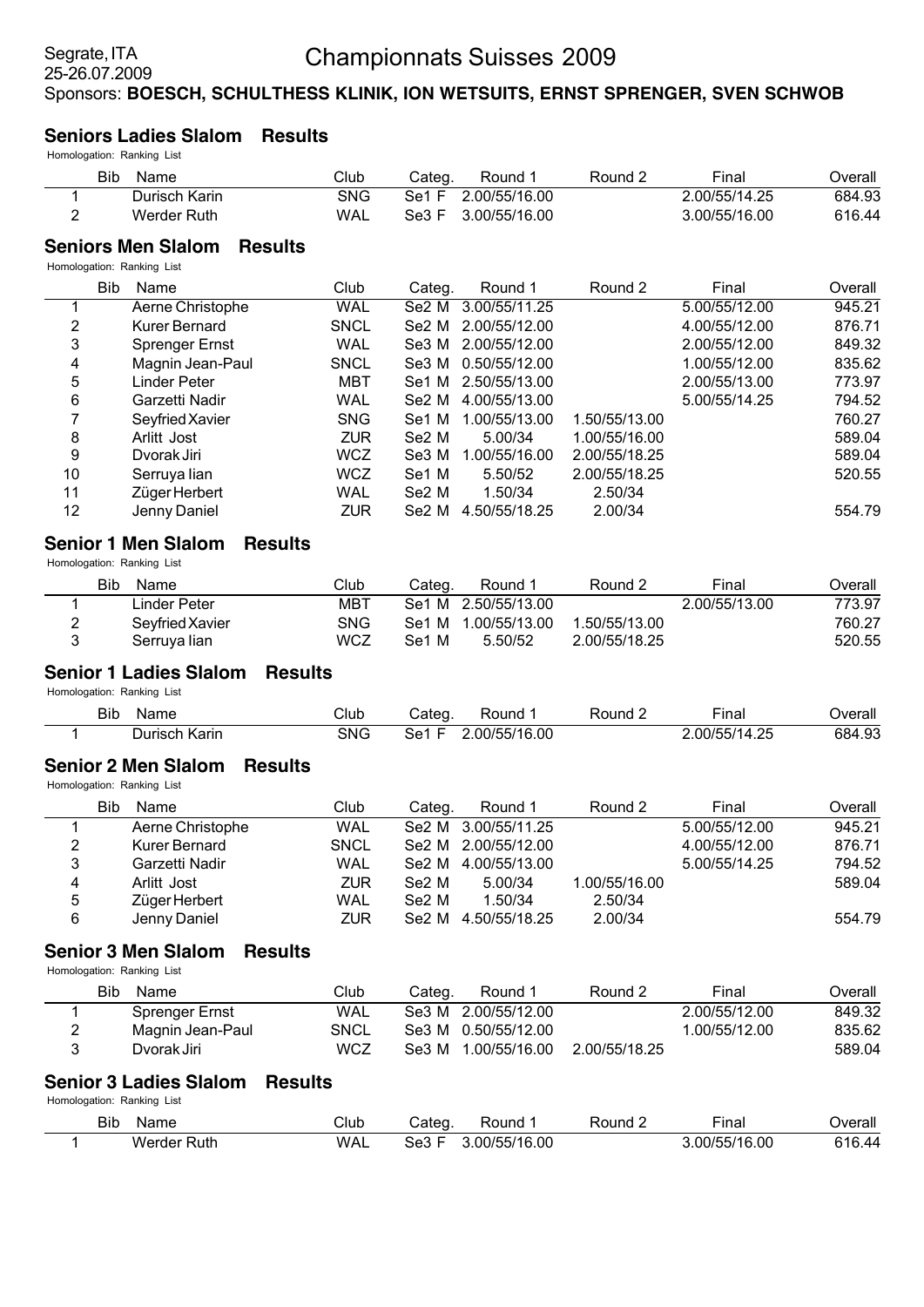### **Ext skiers Slalom Results**

|   |            | Homologation: Ranking List |       |        |                     |               |         |
|---|------------|----------------------------|-------|--------|---------------------|---------------|---------|
|   | <b>Bib</b> | Name                       | Club  | Categ. | Ext 1               | Ext 2         | Overall |
|   |            | Kakorych Konstantin        | * BLR |        | Ope M 1.50/58/11.25 | 2.50/58/11.25 | 845.68  |
| 2 |            | Perez Claude               | * FRA |        | Ope M 2.00/58/11.25 |               | 839.51  |
| 3 |            | Pizzocari Gerardo          | * ITA |        | Se2 M 4.50/55/12.00 | 2.00/55/12.00 | 883.56  |
| 4 |            | Buros Loic                 | * FRA |        | Ope M 2.50/58/12.00 | 5.00/58/13.00 | 771.60  |
| 5 |            | Andronico Giovanni         | * ITA | Se2 M  | 1.50/55/12.00       | 2.50/55/13.00 | 842.47  |
| 6 |            | <b>Rustioni Lucia</b>      | * ITA | -14 F  | 1.00/55/13.00       | 4.50/55/14.25 | 753.42  |
|   |            | Floreani Mirco             | * ITA | Se2 M  | 1.50/55/14.25       |               | 678.08  |
|   |            |                            |       |        |                     |               |         |

Chief Judge Olivier Meylan

Homologator Patricia Del Barrio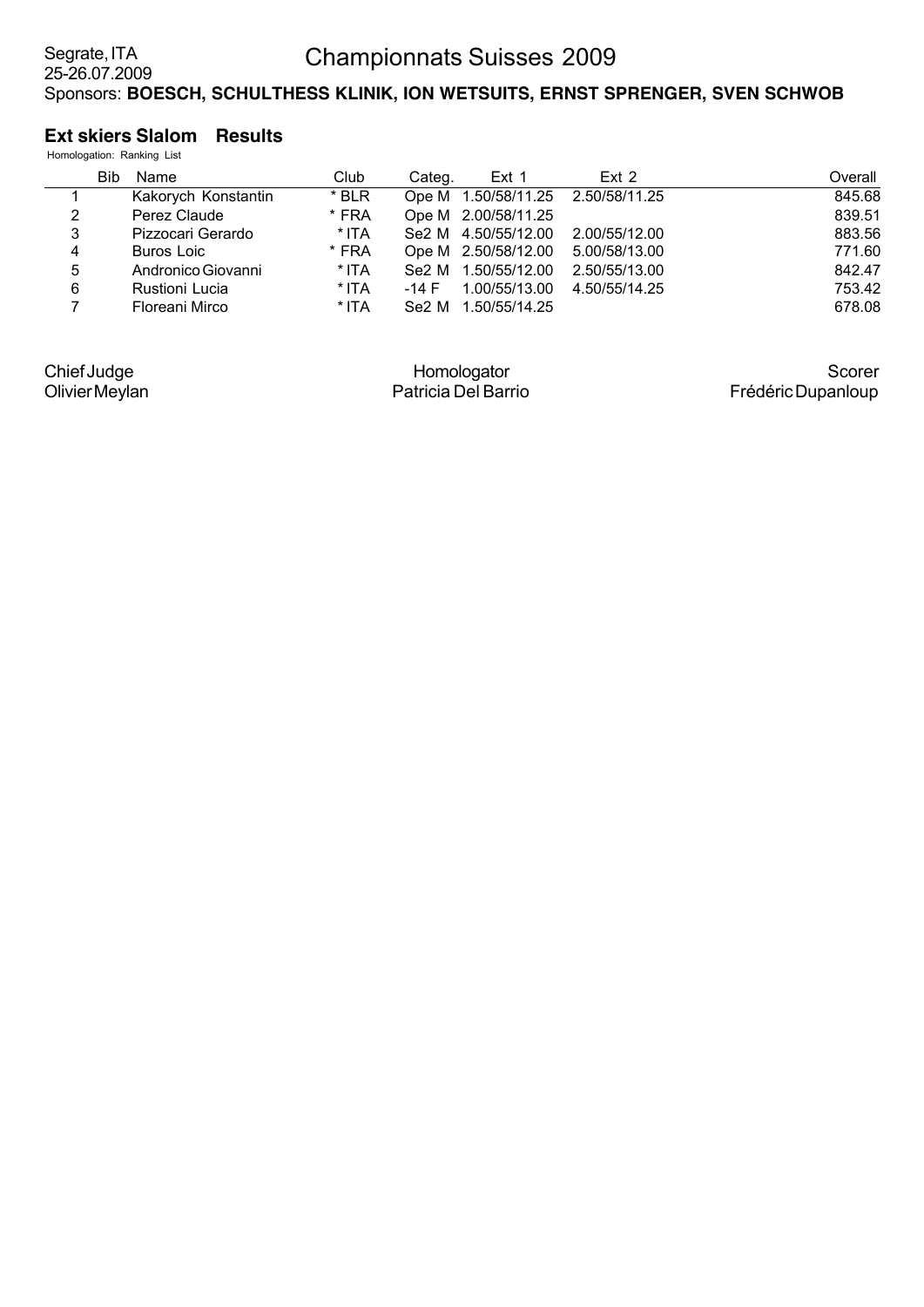# **Women Tricks Results**

| Homologation: Ranking List |                                                 |             |         |         |         |         |
|----------------------------|-------------------------------------------------|-------------|---------|---------|---------|---------|
| <b>Bib</b>                 | Name                                            | Club        | Categ.  | Round 1 | Final   | Overall |
| 1                          | <b>Cornaz Sandrine</b>                          | <b>MON</b>  | Ope F   | 2620    | 2680    | 372.74  |
| $\overline{\mathbf{c}}$    | Dupanloup Anna                                  | <b>VER</b>  | Ope F   | 4870    | 2520    | 677.33  |
| 3                          | Durisch Karin                                   | <b>SNG</b>  | Se1 F   | 1920    | 1790    | 267.04  |
| 4                          | Mungenast Alexandra                             | <b>BAS</b>  | Ope F   | 2680    | 1500    | 372.74  |
| 5                          | Hökfelt Zoé                                     | <b>SNG</b>  | $-17F$  | 1540    |         | 214.19  |
| 6                          | Gehrig Christina                                | <b>CHAM</b> | $-17F$  | 860     |         | 119.61  |
| 7                          | <b>Geuther Aline</b>                            | <b>SNG</b>  | $-14F$  | 660     |         | 91.79   |
| 8                          | Paturel Alizée                                  | <b>EUR</b>  | $-14F$  | 580     |         | 80.67   |
| 9                          | Cogne Tatiana                                   | <b>SNG</b>  | $-14F$  | 500     |         | 69.54   |
| 10                         | Cornaz Natalia                                  | <b>MON</b>  | $-21F$  | 460     |         | 63.98   |
| <b>Men Tricks</b>          | <b>Results</b>                                  |             |         |         |         |         |
| Homologation: Ranking List |                                                 |             |         |         |         |         |
| <b>Bib</b>                 | Name                                            | Club        | Categ.  | Round 1 | Final   | Overall |
| 1                          | <b>Lambrigger Thierry</b>                       | <b>CHAM</b> | Ope M   | 7660    | 8570    | 898.32  |
| 2                          | Durisch Yannis                                  | <b>SNG</b>  | Ope M   | 7850    | 7860    | 823.90  |
| 3                          | Lambrigger Loris                                | <b>CHAM</b> | Ope M   | 7730    | 7040    | 810.27  |
| 4                          | Giacometti Sébastien                            | <b>SNG</b>  | Ope M   | 2850    | 3000    | 314.47  |
| 5                          | Camoletti Alexandre                             | <b>SNG</b>  | Ope M   | 2900    | 2260    | 303.98  |
| 6                          | Zeder Mathieu                                   | <b>SNG</b>  | $-17M$  | 2200    |         | 230.61  |
| 7                          | Borika Elia                                     | <b>SNG</b>  | $-14M$  | 1690    |         | 235.05  |
| 8                          | Hökfelt Zaccarias                               | <b>SNG</b>  | $-14M$  | 1140    |         | 158.55  |
| 9                          | Cogne Dimitri                                   | <b>SNG</b>  | $-21M$  | 1010    |         | 105.87  |
| Homologation: Ranking List | <b>Under 14 Boys Tricks</b><br><b>Results</b>   |             |         |         |         |         |
| <b>Bib</b>                 | Name                                            | Club        | Categ.  | Round 1 | Round 2 | Overall |
| $\mathbf 1$                | <b>Borika Elia</b>                              | <b>SNG</b>  | $-14M$  | 1690    | 1500    | 235.05  |
| 2                          | Hökfelt Zaccarias                               | <b>SNG</b>  | $-14$ M | 1140    | 790     | 158.55  |
| Homologation: Ranking List | <b>Under 14 Girls Tricks</b><br><b>Results</b>  |             |         |         |         |         |
| <b>Bib</b>                 | Name                                            | Club        | Categ.  | Round 1 | Round 2 | Overall |
| 1                          | Paturel Alizée                                  | <b>EUR</b>  | $-14F$  | 580     | 710     | 98.75   |
| $\overline{2}$             | <b>Geuther Aline</b>                            | <b>SNG</b>  | $-14F$  | 660     | 600     | 91.79   |
| 3                          | Cogne Tatiana                                   | <b>SNG</b>  | -14 F   | 500     | 290     | 69.54   |
| Homologation: Ranking List | <b>Under 17 Boys Tricks</b><br><b>Results</b>   |             |         |         |         |         |
|                            |                                                 |             |         |         |         |         |
| <b>Bib</b>                 | Name                                            | Club        | Categ.  | Round 1 | Round 2 | Overall |
| 1                          | <b>Zeder Mathieu</b>                            | <b>SNG</b>  | $-17M$  | 2200    | 2350    | 246.33  |
| Homologation: Ranking List | <b>Under 17 Girls Tricks</b><br><b>Results</b>  |             |         |         |         |         |
| Bib                        | Name                                            | Club        | Categ.  | Round 1 | Round 2 | Overall |
| 1                          | Hökfelt Zoé                                     | <b>SNG</b>  | $-17F$  | 1540    |         | 214.19  |
| $\overline{c}$             | Gehrig Christina                                | <b>CHAM</b> | $-17F$  | 860     | 990     | 137.69  |
|                            |                                                 |             |         |         |         |         |
| Homologation: Ranking List | <b>Under 21 Men Tricks</b><br><b>Results</b>    |             |         |         |         |         |
| <b>Bib</b>                 | Name                                            | Club        | Categ.  | Round 1 | Round 2 | Overall |
| 1                          | Cogne Dimitri                                   | <b>SNG</b>  | $-21M$  | 1010    | 990     | 105.87  |
|                            | <b>Under 21 Ladies Tricks</b><br><b>Results</b> |             |         |         |         |         |
| Homologation: Ranking List |                                                 |             |         |         |         |         |
| Bib                        | Name                                            | Club        | Categ.  | Round 1 | Round 2 | Overall |
| 1                          | Cornaz Natalia                                  | <b>MON</b>  | $-21 F$ | 460     |         | 63.98   |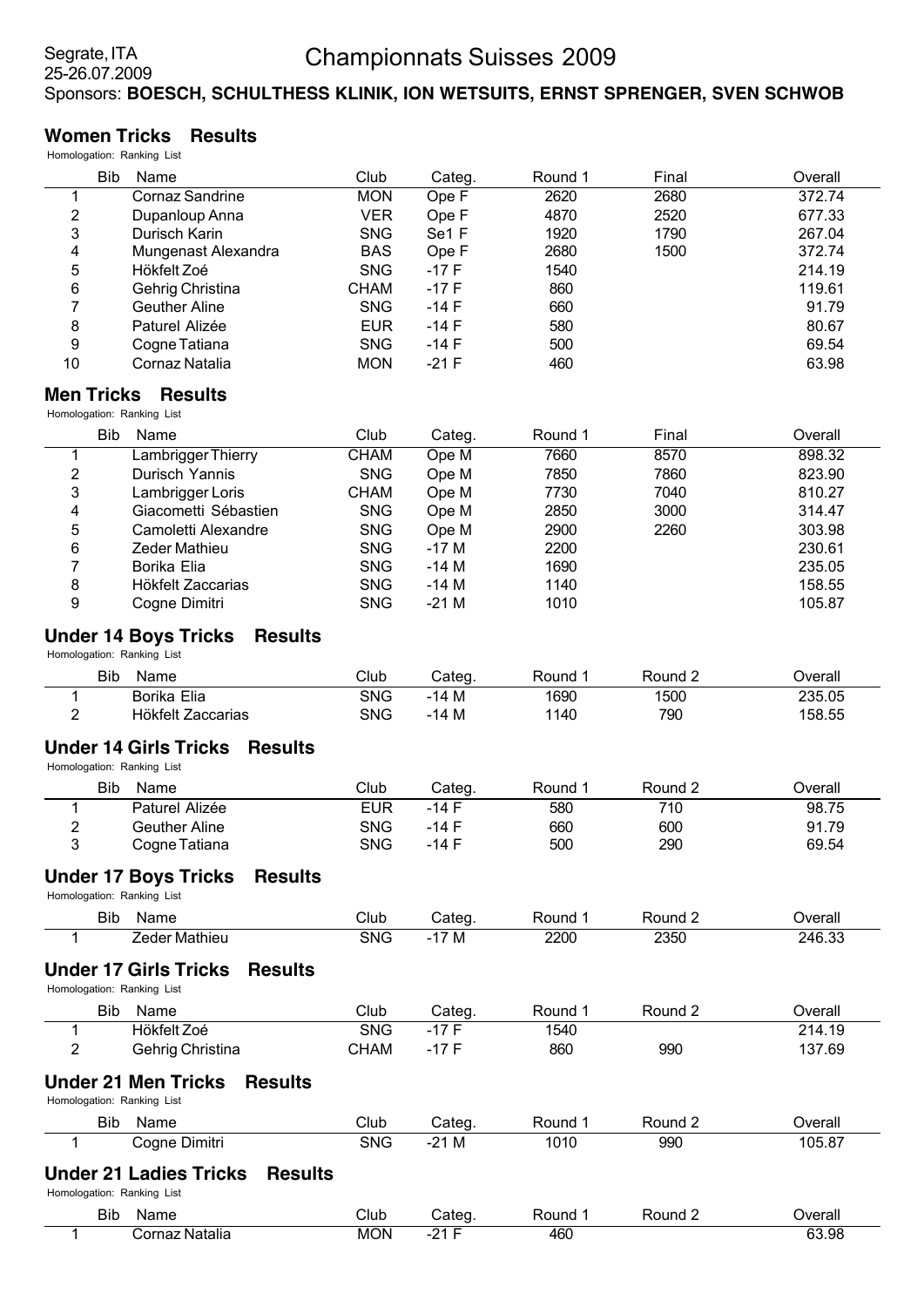# **Seniors Ladies Tricks Results**

|   | Bib.<br>Name                                                             | Club       | Categ.            | Round 1          | Final            | Overall |  |  |  |  |  |  |
|---|--------------------------------------------------------------------------|------------|-------------------|------------------|------------------|---------|--|--|--|--|--|--|
|   | Durisch Karin                                                            | <b>SNG</b> | Se <sub>1</sub> F | 1920             | 1790             | 267.04  |  |  |  |  |  |  |
|   | <b>Ext skiers Tricks</b><br><b>Results</b><br>Homologation: Ranking List |            |                   |                  |                  |         |  |  |  |  |  |  |
|   | <b>Bib</b><br>Name                                                       | Club       | Categ.            | Ext <sub>1</sub> | Ext <sub>2</sub> | Overall |  |  |  |  |  |  |
|   | Buros Loic                                                               | * FRA      | Ope M             | 3610             | 4540             | 475.89  |  |  |  |  |  |  |
| 2 | Buzzotta Massimiliano                                                    | * ITA      | Ope M             | 880              | 3250             | 340.67  |  |  |  |  |  |  |
| 3 | Kakorych Konstantin                                                      | * BLR      | Ope M             | 2750             | 2950             | 309.22  |  |  |  |  |  |  |
| 4 | Rustioni Lucia                                                           | * ITA      | $-14$ F           | 2420             | 2730             | 379.69  |  |  |  |  |  |  |

| Homologator         | Scorer             |
|---------------------|--------------------|
| Patricia Del Barrio | Frédéric Dupanloup |
|                     |                    |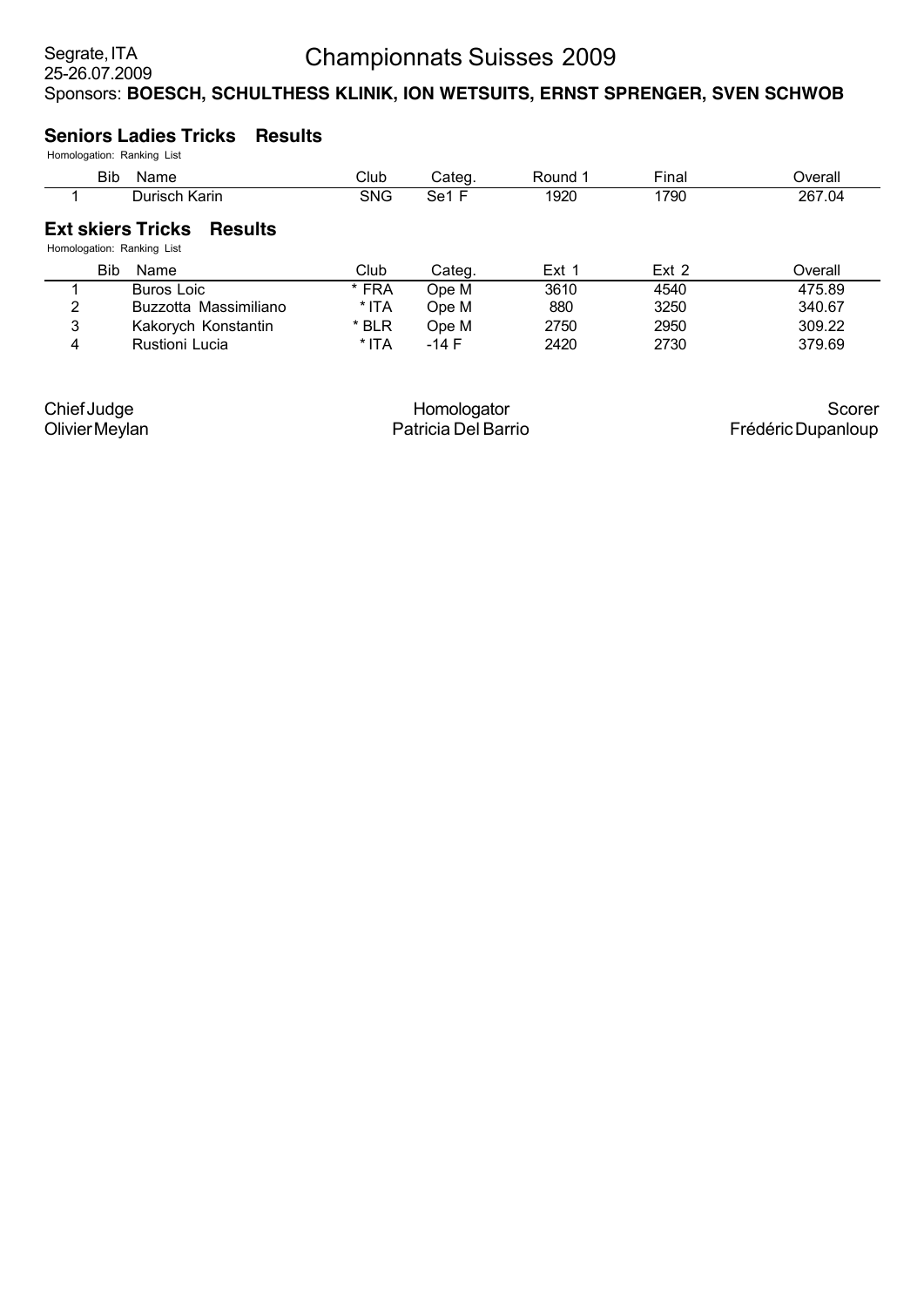#### **Men Jump Results**

| Homologation: Ranking List               |                                              |            |        |                  |                   |         |
|------------------------------------------|----------------------------------------------|------------|--------|------------------|-------------------|---------|
| <b>Bib</b>                               | Name                                         | Club       | Categ. | Round 1          | Final             | Overall |
| 1                                        | Durisch Yannis                               | <b>SNG</b> | Ope M  | 54.8m            | 52.7m             | 769.76  |
| 2                                        | Giacometti Sébastien                         | <b>SNG</b> | Ope M  | 44.5m            | 43.0m             | 592.78  |
| 3                                        | Stadlbaur Benjamin                           | <b>SNG</b> | $-17M$ | 44.9m            | 42.4m             | 599.66  |
| 4                                        | <b>Stadlbaur Vincent</b>                     | <b>SNG</b> | $-14M$ | 26.4m            | 26.6m             | 425.16  |
| 5                                        | Cogne Dimitri                                | <b>SNG</b> | $-21M$ | 26.7m            | 26.3m             | 286.94  |
| 6                                        | Hökfelt Zaccarias                            | <b>SNG</b> | $-14M$ | 22.0m            | 25.5m             | 401.30  |
| $\overline{7}$                           | Borika Elia                                  | <b>SNG</b> | $-14M$ | 0.0 <sub>m</sub> | 12.8m             | 125.81  |
| 8                                        | Zeder Mathieu                                | <b>SNG</b> | $-17M$ | 18.6m            |                   | 147.77  |
| Women Jump<br>Homologation: Ranking List | <b>Results</b>                               |            |        |                  |                   |         |
| <b>Bib</b>                               | Name                                         | Club       | Categ. | Round 1          | Round 2           | Overall |
| 1                                        | <b>Geuther Aline</b>                         | <b>SNG</b> | $-14F$ | 0.0 <sub>m</sub> | 10.4m             | 73.75   |
| $\overline{2}$                           | Hökfelt Zoé                                  | <b>SNG</b> | $-17F$ | 0.0 <sub>m</sub> | 10.0m             | 65.08   |
| Homologation: Ranking List               | <b>Under 14 Girls Jump</b><br><b>Results</b> |            |        |                  |                   |         |
| <b>Bib</b>                               | Name                                         | Club       | Categ. | Round 1          | Round 2           | Overall |
| 1                                        | <b>Geuther Aline</b>                         | <b>SNG</b> | $-14F$ | 0.0 <sub>m</sub> | 10.4m             | 73.75   |
| Homologation: Ranking List               | <b>Under 14 Boys Jump</b><br><b>Results</b>  |            |        |                  |                   |         |
| <b>Bib</b>                               | Name                                         | Club       | Categ. | Round 1          | Round 2           | Overall |
| 1                                        | <b>Stadlbaur Vincent</b>                     | <b>SNG</b> | $-14M$ | 26.4m            | 26.6m             | 425.16  |
| 2                                        | Hökfelt Zaccarias                            | <b>SNG</b> | $-14M$ | 22.0m            | 25.5m             | 401.30  |
| 3                                        | Borika Elia                                  | <b>SNG</b> | $-14M$ | 0.0 <sub>m</sub> | 12.8m             | 125.81  |
| Homologation: Ranking List               | <b>Under 17 Girls Jump</b><br><b>Results</b> |            |        |                  |                   |         |
| <b>Bib</b>                               | Name                                         | Club       | Categ. | Round 1          | Round 2           | Overall |
| 1                                        | Hökfelt Zoé                                  | <b>SNG</b> | $-17F$ | 0.0 <sub>m</sub> | 10.0 <sub>m</sub> | 65.08   |
| Homologation: Ranking List               | <b>Under 17 Boys Jump</b><br><b>Results</b>  |            |        |                  |                   |         |
| <b>Bib</b>                               | Name                                         | Club       | Categ. | Round 1          | Round 2           | Overall |
| 1                                        | Stadlbaur Benjamin                           | <b>SNG</b> | $-17M$ | 44.9m            | 42.4m             | 599.66  |
| 2                                        | Zeder Mathieu                                | <b>SNG</b> | $-17M$ | 18.6m            |                   | 147.77  |
| Homologation: Ranking List               | <b>Under 21 Men Jump</b><br><b>Results</b>   |            |        |                  |                   |         |
|                                          | Name                                         | Club       | Categ. | Round 1          | Round 2           | Overall |
| <b>Bib</b>                               |                                              |            |        |                  |                   |         |

Chief Judge Olivier Meylan

Homologator Patricia Del Barrio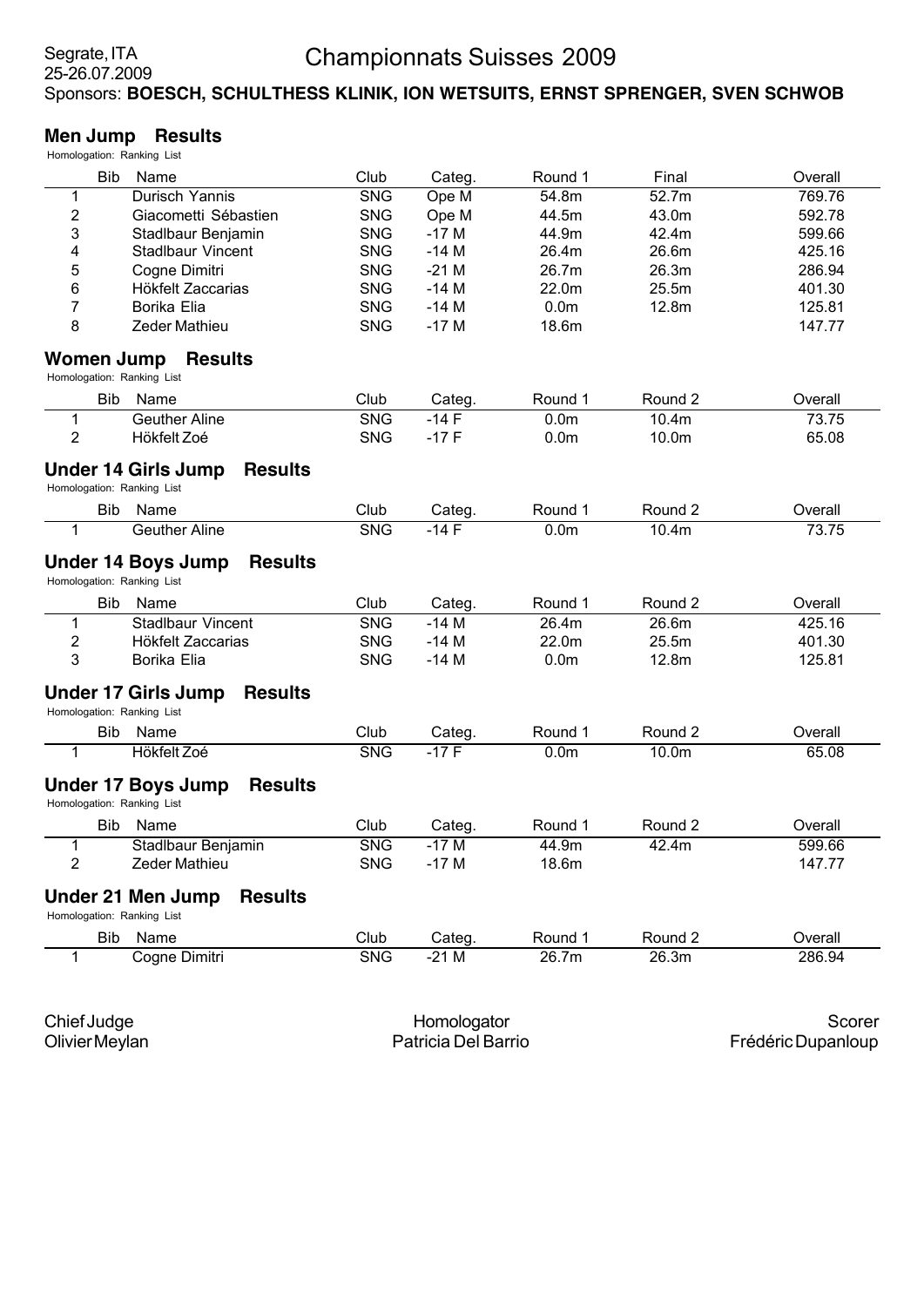# **Under 14 Boys Overall Results**

| Bib  | Name                                  | Club       | Categ. | Slalom | Tricks        | Jump   | Overall |
|------|---------------------------------------|------------|--------|--------|---------------|--------|---------|
|      | Hökfelt Zaccarias                     | <b>SNG</b> | $-14M$ | 760.27 | 158.55        | 401.30 | 1320.12 |
| 2    | Borika Elia                           | <b>SNG</b> | $-14M$ | 630.14 | 235.05        | 125.81 | 991.00  |
|      | <b>Under 17 Boys Overall Results</b>  |            |        |        |               |        |         |
| Bib  | Name                                  | Club       | Categ. | Slalom | Tricks        | Jump   | Overall |
|      | <b>Zeder Mathieu</b>                  | <b>SNG</b> | $-17M$ | 543.75 | 246.33        | 147.77 | 937.85  |
|      | <b>Under 17 Girls Overall Results</b> |            |        |        |               |        |         |
| Bib  | Name                                  | Club       | Categ. | Slalom | <b>Tricks</b> | Jump   | Overall |
|      | Hökfelt Zoé                           | <b>SNG</b> | $-17F$ | 609.59 | 214.19        | 65.08  | 888.86  |
|      | <b>Under 21 Men Overall Results</b>   |            |        |        |               |        |         |
| Bib. | Name                                  | Club       | Categ. | Slalom | Tricks        | Jump   | Overall |
|      | Cogne Dimitri                         | <b>SNG</b> | $-21M$ | 587.50 | 105.87        | 286.94 | 980.31  |
|      | <b>Open Men Overall Results</b>       |            |        |        |               |        |         |
| Bib  | Name                                  | Club       | Categ. | Slalom | Tricks        | Jump   | Overall |
|      | Durisch Yannis                        | <b>SNG</b> | Ope M  | 777.78 | 823.90        | 769.76 | 2371.44 |
| 2    | Giacometti Sébastien                  | <b>SNG</b> | Ope M  | 765.43 | 314.47        | 592.78 | 1672.68 |
|      |                                       |            |        |        |               |        |         |

Chief Judge Olivier Meylan

Homologator Patricia Del Barrio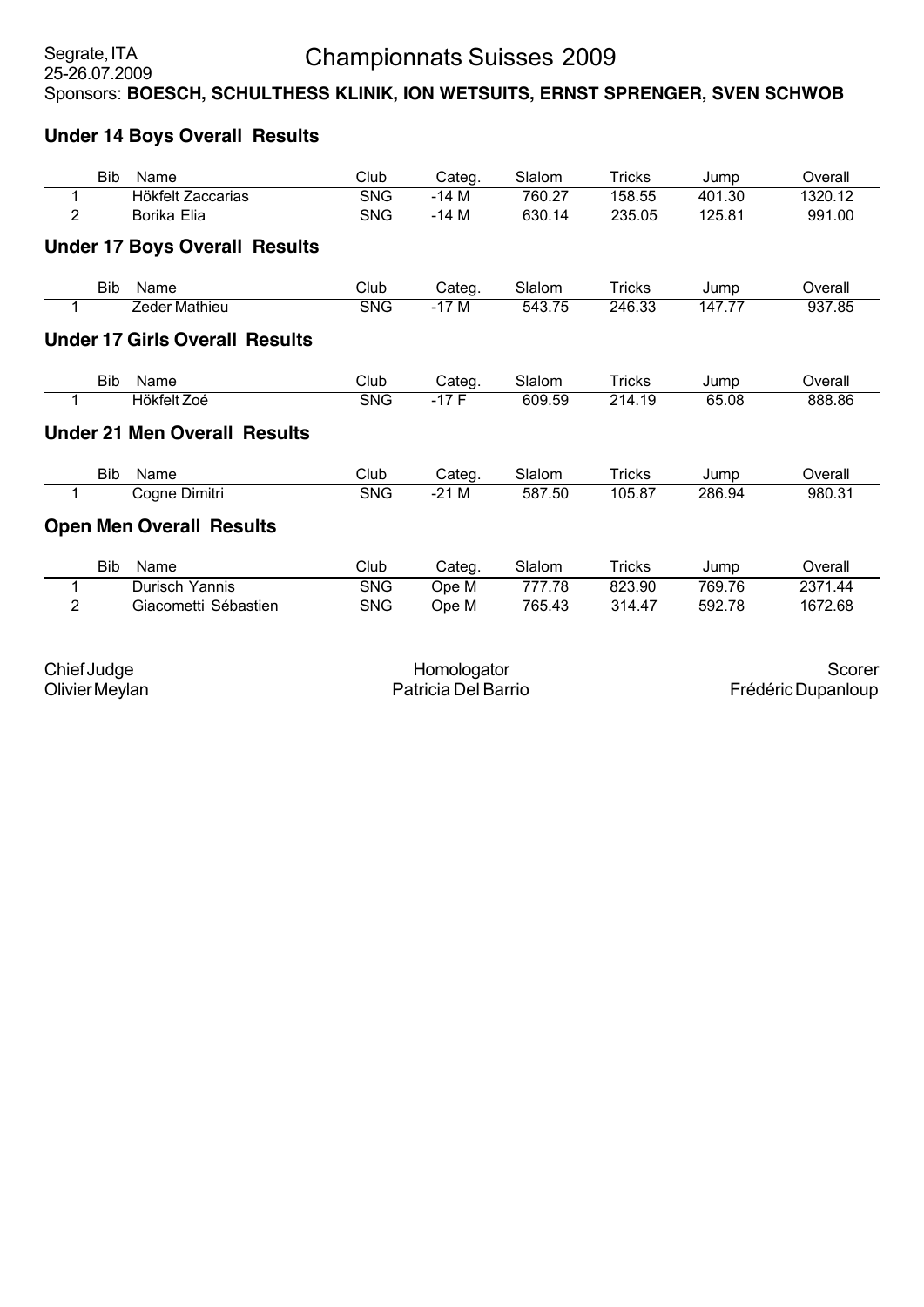### **Overall Team classification Team results**

|    | Club        | Slalom  | <b>Tricks</b> | Jump    | Overall |  |
|----|-------------|---------|---------------|---------|---------|--|
|    | <b>SNG</b>  | 2405.71 | 1442.35       | 1962.20 | 5810.26 |  |
| 2  | <b>CHAM</b> | 783.95  | 1846.28       |         | 2630.23 |  |
| 3  | <b>WAL</b>  | 2589.05 |               |         | 2589.05 |  |
| 4  | <b>VER</b>  | 1599.86 | 677.33        |         | 2277.19 |  |
| 5  | <b>MON</b>  | 1462.33 | 436.72        |         | 1899.05 |  |
| 6  | <b>WCZ</b>  | 1788.60 |               |         | 1788.60 |  |
| 7  | <b>SNCL</b> | 1712.33 |               |         | 1712.33 |  |
| 8  | <b>EUR</b>  | 1570.52 | 98.75         |         | 1669.27 |  |
| 9  | MBT         | 1164.38 |               |         | 1164.38 |  |
| 10 | <b>ZUR</b>  | 1143.83 |               |         | 1143.83 |  |
| 11 | <b>JOU</b>  | 787.67  |               |         | 787.67  |  |
| 12 | <b>BAS</b>  |         | 372.74        |         | 372.74  |  |
| 13 | * BLR       |         |               |         |         |  |
| 13 | * FRA       |         |               |         |         |  |
| 13 | * ITA       |         |               |         |         |  |

### **Overall Team classification Team results**

| Club       | <b>Name</b>           | <b>Slalom</b> | <b>Tricks</b> | Jump    | <b>Overall</b> |  |
|------------|-----------------------|---------------|---------------|---------|----------------|--|
| <b>SNG</b> |                       | 2405.71       | 1442.35       | 1962.20 | 5810.26        |  |
|            | Zeder Mathieu         | 543.75        | 246.33        | 147.77  |                |  |
|            | Camoletti Alexandre*  | 611.11        | *303.98       |         |                |  |
|            | Stadlbaur Beniamin*   | *862.50       |               | *599.66 |                |  |
|            | Stadlbaur Vincent     | 671.23        |               | 425.16  |                |  |
|            | Hökfelt Zoé           | 609.59        | 214.19        | 65.08   |                |  |
|            | Hökfelt Zaccarias     | 760.27        | 158.55        | 401.30  |                |  |
|            | Cogne Tatiana         | 602.74        | 69.54         |         |                |  |
|            | Coane Dimitri         | 587.50        | 105.87        | 286.94  |                |  |
|            | Fanti Yann            | 550.00        |               |         |                |  |
|            | Borika Elia           | 630.14        | 235.05        | 125.81  |                |  |
|            | <b>Geuther Aline</b>  | 609.59        | 91.79         | 73.75   |                |  |
|            | <b>Ritter Bente</b>   | 356.16        |               |         |                |  |
|            | Giacometti Sébastien* | *765.43       | $*314.47$     | *592.78 |                |  |
|            | Durisch Yannis*       | *777.78       | *823.90       | *769.76 |                |  |
|            | Durisch Karin         | 684.93        | 267.04        |         |                |  |
|            | Sevfried Xavier       | 760.27        |               |         |                |  |

| $\mathbf{2}$ | <b>CHAM</b> |                                    | 783.95    | 1846.28 | 2630.23 |
|--------------|-------------|------------------------------------|-----------|---------|---------|
|              |             | Gehrig Christina*                  |           | *137.69 |         |
|              |             | Lambrigger Loris*                  | *783.95   | *810.27 |         |
|              |             | Lambrigger Thierry*                |           | *898.32 |         |
| 3            | <b>WAL</b>  |                                    | 2589.05   |         | 2589.05 |
|              |             | Garzetti Nadir*                    | *794.52   |         |         |
|              |             | Aerne Christophe*<br>Züger Herbert | $*945.21$ |         |         |
|              |             | Sprenger Ernst*                    | *849.32   |         |         |
|              |             | Gollner Andrea Maria               | 472.60    |         |         |
|              |             | <b>Gollner Martina</b>             | 335.62    |         |         |
|              |             | Werder Ruth<br>Censi Dario         | 616.44    |         |         |
|              |             |                                    |           |         |         |
| 4            | <b>VER</b>  |                                    | 1599.86   | 677.33  | 2277.19 |
|              |             | Collot Jeremie*                    | *901.23   |         |         |
|              |             | Collot Emilie*                     | *698.63   |         |         |
|              |             | Dupanloup Anna*                    |           | *677.33 |         |
| 5            | <b>MON</b>  |                                    | 1462.33   | 436.72  | 1899.05 |
|              |             | Cornaz Sandrine*                   | *852.74   | *372.74 |         |
|              |             | Cornaz Natalia*                    | *609.59   | *63.98  |         |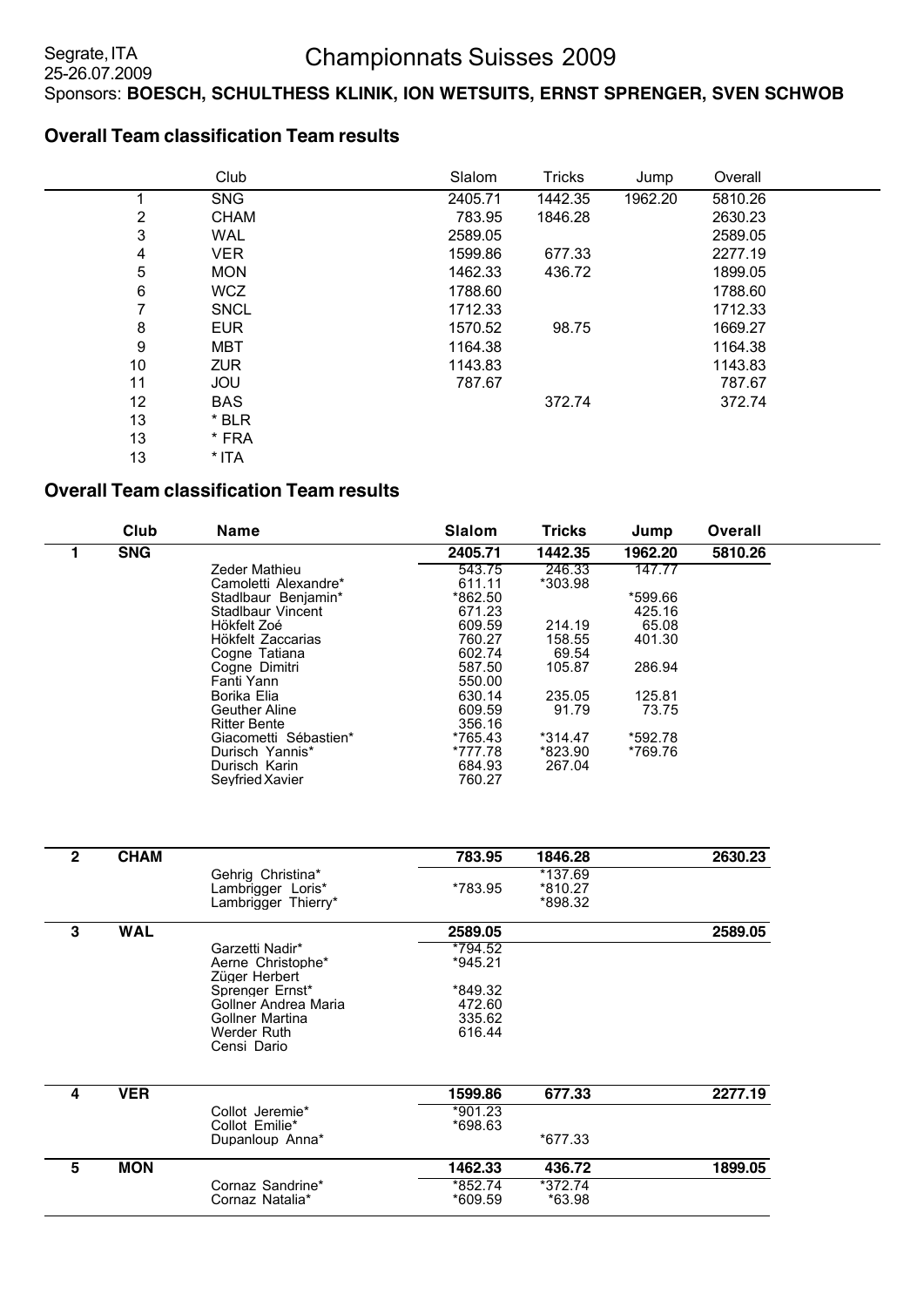# Championnats Suisses 2009

Sponsors: **BOESCH, SCHULTHESS KLINIK, ION WETSUITS, ERNST SPRENGER, SVEN SCHWOB**

|                 | Club        | <b>Name</b>                             | <b>Slalom</b> | <b>Tricks</b> | Jump | <b>Overall</b> |
|-----------------|-------------|-----------------------------------------|---------------|---------------|------|----------------|
| 6               | <b>WCZ</b>  |                                         | 1788.60       |               |      | 1788.60        |
|                 |             | Dvorak Dan*                             | *679.01       |               |      |                |
|                 |             | Dvorak Jiri*                            | *589.04       |               |      |                |
|                 |             | Serruya lian*                           | *520.55       |               |      |                |
| $\overline{7}$  | <b>SNCL</b> |                                         | 1712.33       |               |      | 1712.33        |
|                 |             | Magnin Jean-Paul*                       | *835.62       |               |      |                |
|                 |             | Kurer Bernard*                          | *876.71       |               |      |                |
| 8               | <b>EUR</b>  |                                         | 1570.52       | 98.75         |      | 1669.27        |
|                 |             | Paturel Alizée*                         | *589.04       | $*98.75$      |      |                |
|                 |             | Halt Frederic*                          | *981.48       |               |      |                |
| 9               | <b>MBT</b>  |                                         | 1164.38       |               |      | 1164.38        |
|                 |             | Linder Fabian*                          | *390.41       |               |      |                |
|                 |             | Linder Peter*                           | *773.97       |               |      |                |
| 10              | <b>ZUR</b>  |                                         | 1143.83       |               |      | 1143.83        |
|                 |             | Jenny Daniel*                           | $*554.79$     |               |      |                |
|                 |             | Arlitt Jost*                            | *589.04       |               |      |                |
| 11              | <b>JOU</b>  |                                         | 787.67        |               |      | 787.67         |
|                 |             | Jaquier Valerie*                        | *787.67       |               |      |                |
| $\overline{12}$ | <b>BAS</b>  |                                         |               | 372.74        |      | 372.74         |
|                 |             | Mungenast Alexandra*                    |               | $*372.74$     |      |                |
| 13              | $*$ BLR     |                                         |               |               |      |                |
|                 |             | Kakorych Konstantin                     |               |               |      |                |
| 13              | * FRA       |                                         |               |               |      |                |
|                 |             | <b>Buros Loic</b>                       |               |               |      |                |
|                 |             | Perez Claude                            |               |               |      |                |
| 13              | $*$ ITA     |                                         |               |               |      |                |
|                 |             | Rustioni Lucia                          |               |               |      |                |
|                 |             | Pizzocari Gerardo                       |               |               |      |                |
|                 |             | Andronico Giovanni                      |               |               |      |                |
|                 |             | Floreani Mirco<br>Buzzotta Massimiliano |               |               |      |                |
|                 |             |                                         |               |               |      |                |
|                 |             |                                         |               |               |      |                |

Chief Judge Olivier Meylan

Homologator Patricia Del Barrio